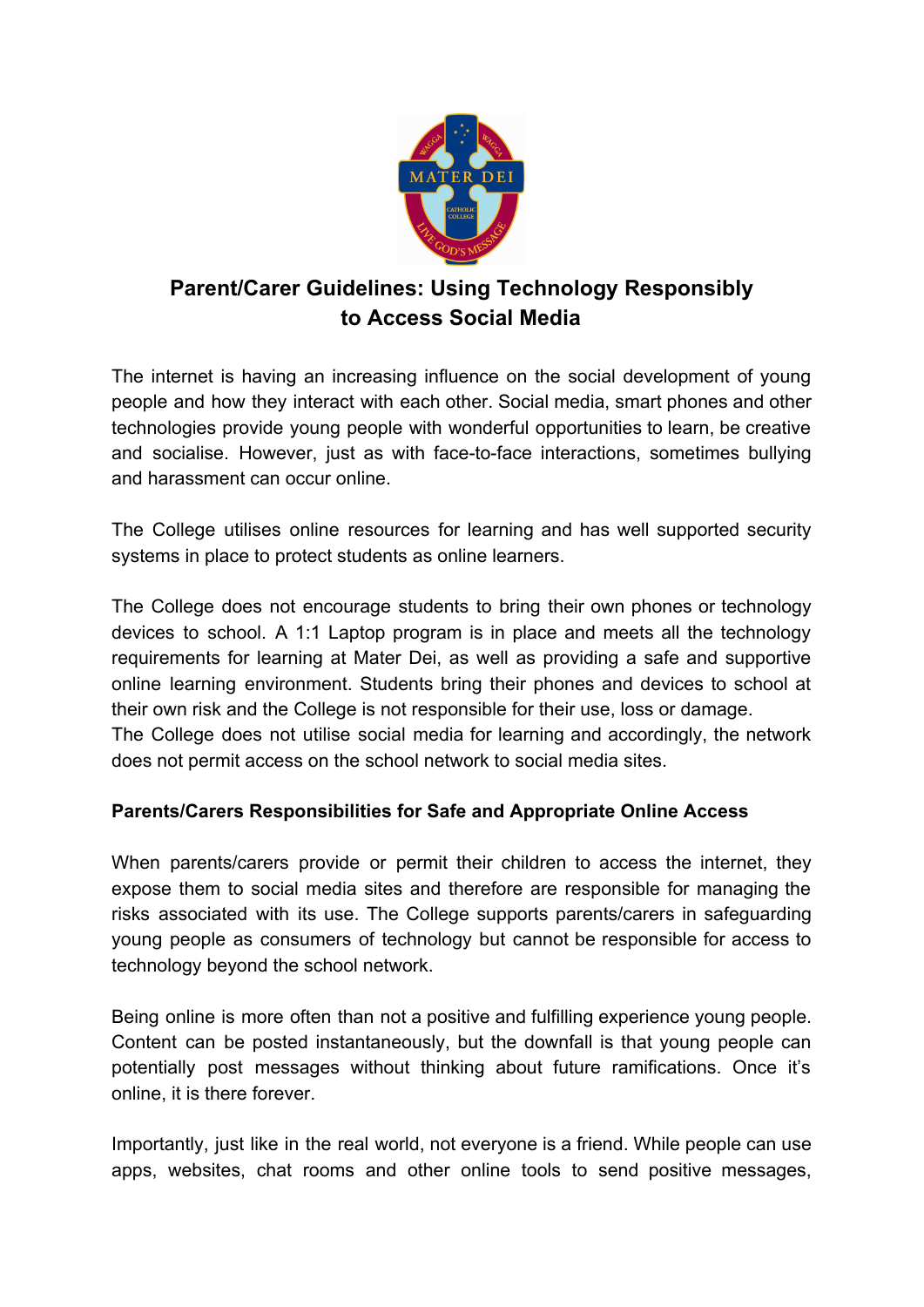compliments and congratulatory messages, others can use the technology to send nasty and inappropriate messages to each other.

### **Social Media Tips for Parents/Carers**

### **1. Passwords**

- Know which social media (apps or websites) your child uses.
- Create your own social media accounts and add your child as a friend/follower.
- Teach your child how to create a strong password. Passwords should feature a combination of upper and lower case letters, numbers and symbols.

## **2. Privacy**

- Encourage the use of passwords for online accounts that differ from school, banking or email logins.
- Make sure they keep their passwords to themselves and have a routine for changing/updating them.
- Ask your child to regularly update their privacy settings. Make sure their profile is private and only accessible by people they know.
- Limit the personal details your child shares on online accounts. For example, remove identifying photos, full name, date of birth, home address and telephone numbers. Sharing these can lead to misuse of this information by others.
- Ask your child to use a cartoon avatar for their profile picture or share a photo that doesn't show their face.
- Encourage them to use an online nickname that doesn't contain their full name or give away too much personal detail.
- Teach them to protect their identity.

## **3. Responsible Interactivity**

- Make sure your child knows how to block, unfriend and report inappropriate online behaviour.
- Know your child's online friends and followers.
- Teach your child they shouldn't become friends or communicate with anyone online unless they know and trust them in the real world.
- Encourage your child to think before they share. They should ask themselves, is it true, useful and positive? The things your child says online could affect their friendships, other relationships and prospects for study and work.
- Encourage your child to only use appropriate language and share considered views online.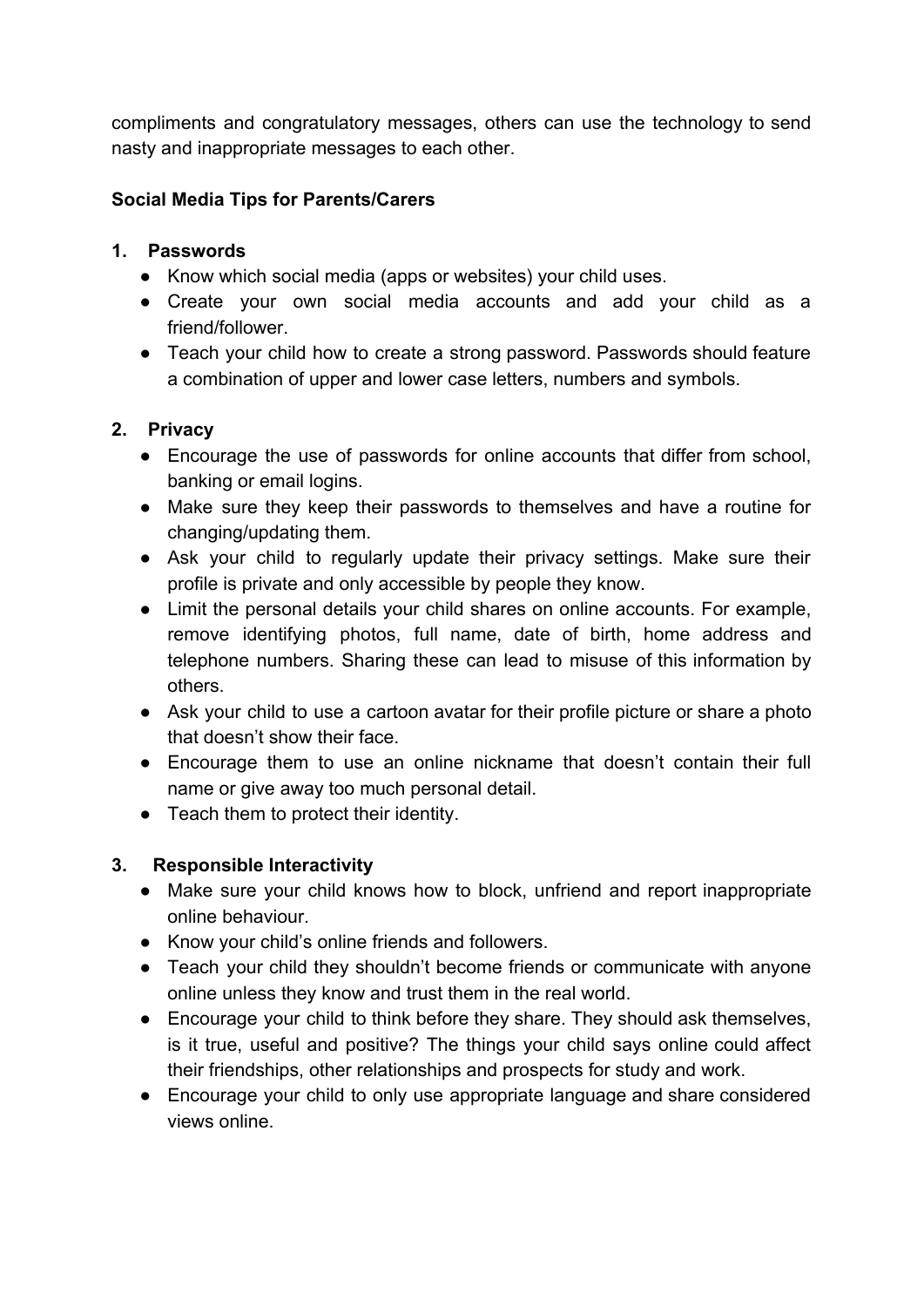## **3. Settings**

- Most technology features have positives and negatives. Location services are a good example of this. On one hand, location services can be a useful way to monitor your child's phone location – there are GPS tracking apps that can be installed for this purpose if desired. But, social media location services can broadcast your child's physical location to the world.
- Consider disabling the location services/settings in every social media app used by your child.
- Question whether location services for their device's camera should also be disabled.
- Telling the world that you are on holidays may be fun but it also sends signals that you may be away from your home.

## **4. Devices**

- Monitor privacy settings; they can change without notification and after installing device, app and system updates.
- Enable parental controls from the settings menu to prevent access to specific features and content.
- Introduce a communal charging station where devices are placed at the end of the day to avoid late night use of devices in bedrooms.

## **5. Supervision**

- Encourage your child to be open with you about being online. Often, the fear of losing access to social media is why young people are hesitant about talking with their parents about online issues.
- Teach your child how to take a screenshot on their device, so they can capture evidence of cyberbullying/inappropriate use.
- Take a proactive approach and establish clear and agreed rules for your child's internet use. This may include, at any given moment, your child is required to hand you the device for you to view.
- Establishing a clear agreement with your child ensures you all understand the rules/arrangements for use.

## **6. Internet Filtering**

- If your child thinks they are being bullied, or encounters offensive online content, encourage them to find someone they feel safe talking to, such as yourself, a relative, a teacher or a trusted adult.
- Adults can help their child ignore, report and block the other person.
- Encourage your child to never bully back.
- Promote positive bystander behaviour. Work with your child ahead of time to come up with safe ways to stand up to any online abuse they may witness.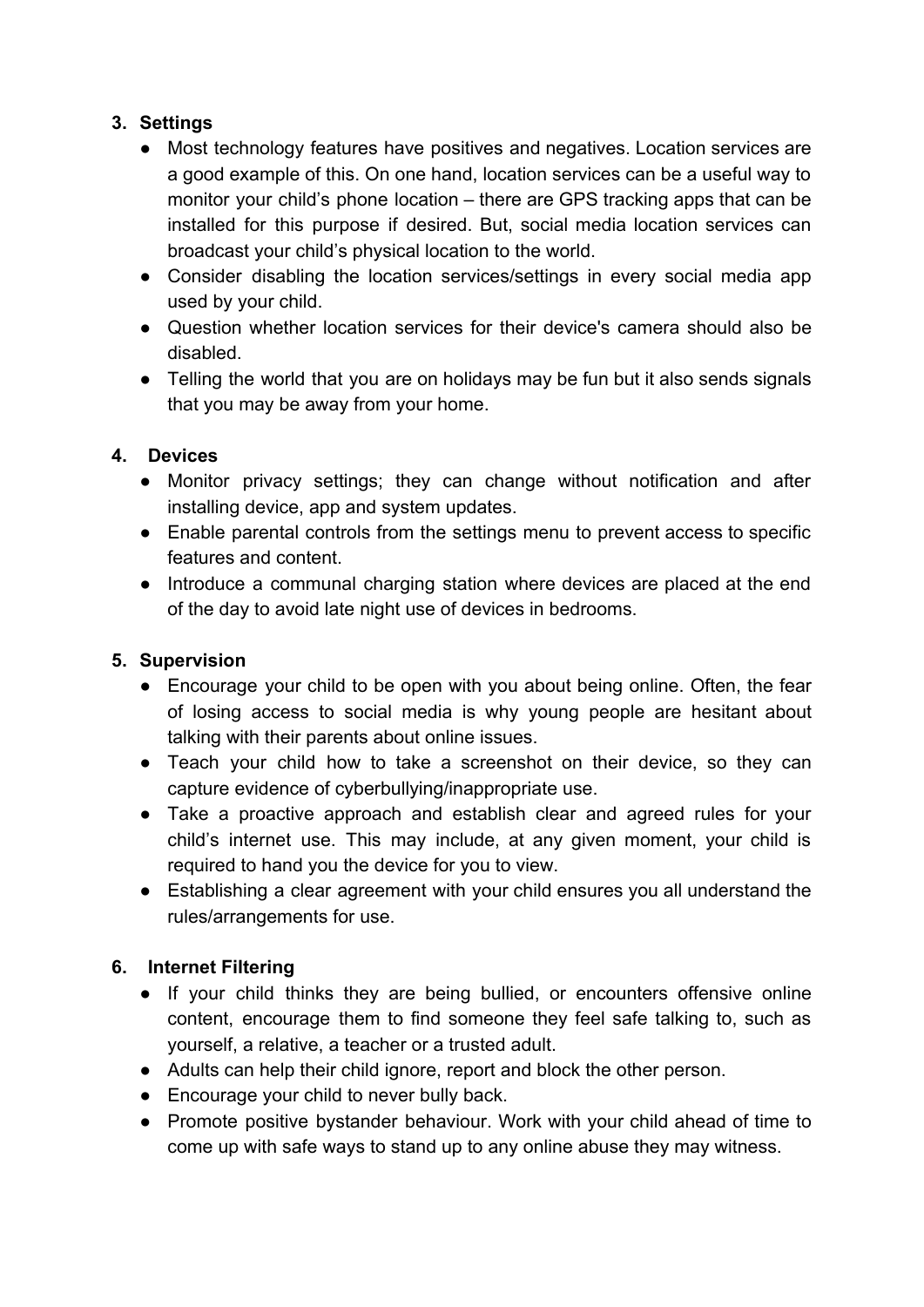- Reiterate to young people that if they you wouldn't say it out loud or in front of an adult, don't say it online.
- Unfortunately, filtering and monitoring systems are not foolproof and do not replace the need for parental supervision when young people are online. It is important to set clear rules for where your child uses devices within your home (or beyond the home socially if your child's devices have capacity to access the internet independently), what sites and online activities they can access, and who they are connecting with online.
- When your child connects their device to the College/Diocesan network, the web filtering system protects them from malicious web content and inappropriate websites.
- To help protect your child when they return to your home internet connection, it is recommended you install some level of internet filtering.
- There are tools and services that parents can use to help them understand what information is being accessed. Good monitoring and use of devices helps parents and young people to learn and discuss what is right.

### **SafeSearch**

Google's SafeSearch facility is a free feature within the Google search engine. When it is activated within an internet browser, sites that Google considers inappropriate are filtered from search results.

Enabling this feature can remove inappropriate content, such as pornography, from search results.

<https://support.google.com/websearch/answer/510>

### **Cybersafety help button**

Consider installing the Cybersafety Help Button on all of your family's devices. This is a free application that gives young people the ability to report cybersafety concerns online.

It also gives them access to help, resources and information 24 hours a day. It's available on College networked computers.

esafety.gov.au/complaints-and-reporting/cybersafety-help-button

### **Home internet filtering**

There are many products that offer free and paid web filtering. While some may only cover a single device, others may cover many devices within the one home internet service. Products such as Microsoft Family Safety, Norton Online Family, Bluecoat K9, OpenDNS Home internet security, Mobicip and Net Nanny offer web filtering. Research the product that suits your family's needs. A recent European study evaluated some of these products, so consider reading it for more advice. [www.sipbench.eu](http://www.sipbench.eu/)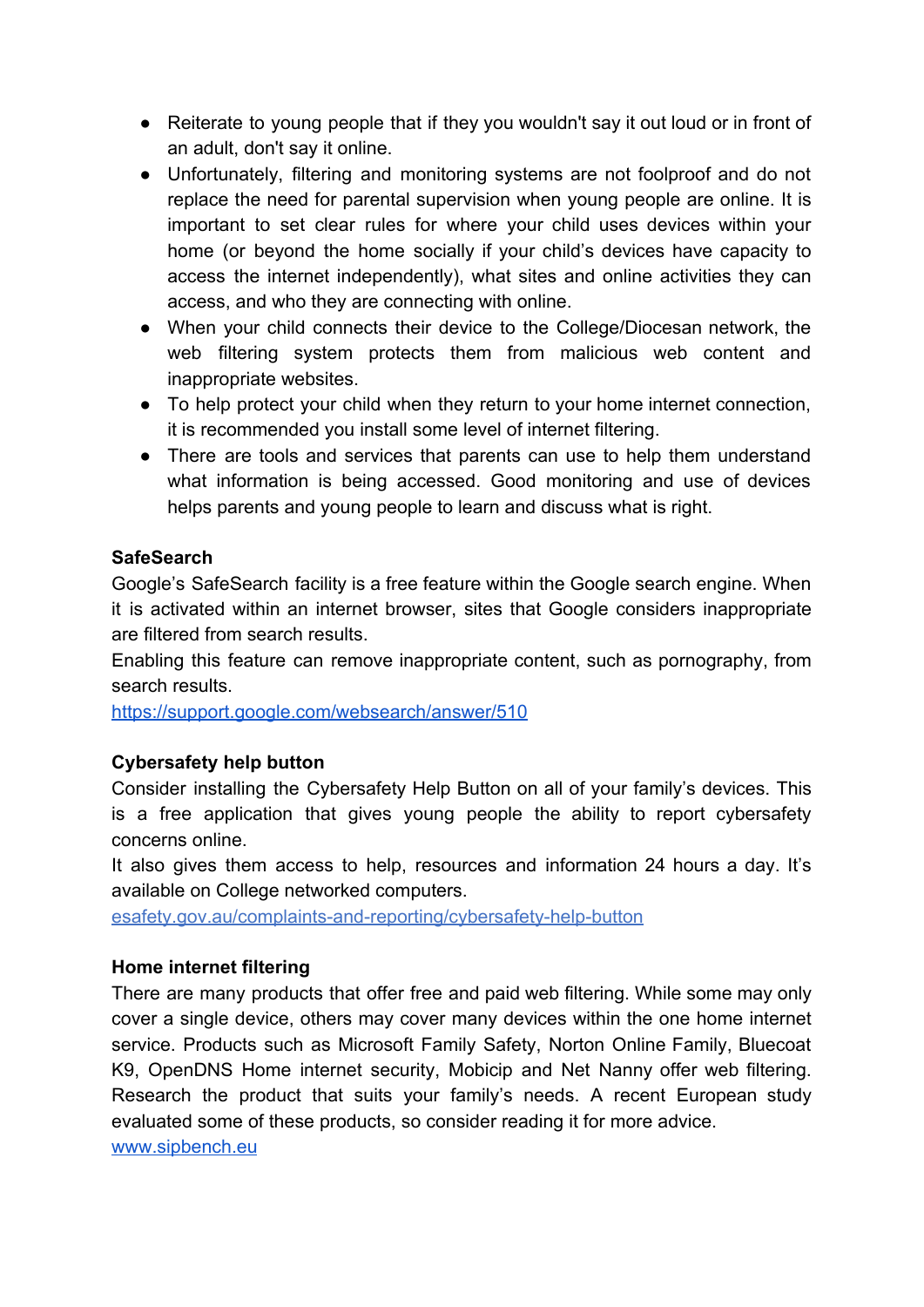With an increasing number of business premises offering free internet access to customers, it is important that parents/carers supervise their children closely outside the house as well. For example, McDonalds offers free internet to all customers.

## **Removing and reporting inappropriate content**

- The fastest and easiest way to remove online content is to ask the person responsible to remove it.
- If you don't know who the person responsible is or if they refuse to delete it, you can report the content to the social media administrators for review and possible removal.
- Most social media and content sharing websites will remove content that breaks their terms of service or acceptable-use policies.
- Safety reporting links for some common sites:
	- ü Instagram Help Center help.instagram.com
	- ü YouTube Help Center support.google.com/youtube
	- ü Facebook Family Safety Center facebook.com/safety
	- ü Snapchat support support.snapchat.com

## **What should you do if your child finds inappropriate content about them?**

- Bullying and other inappropriate online behaviour can be distressing and may be difficult for young people to talk about.
- Therefore it's important to contact the College if your child is being bullied through school ICT resources, or if inappropriate content has been published by another student at the school.
- Help your child capture evidence, report content and unfriend and/or block anyone who makes them feel uncomfortable, harassed or bullied.
- Encourage your child to refrain from responding to the bully; this may further inflame the situation.
- Notify the police if physical threats are made or if you have concerns for your child's safety.
- Bullying and violence are not acceptable at any time. You should report any inappropriate online behaviour to your school principal if it involves bullying between students from the school, or involves the use of school ICT resources.
- While some online content may be upsetting for you and your child, if the content does not affect the good order and management of a school, it is unlikely that it will constitute grounds for a school to get involved.
- If online behaviours negatively impact the good order and management of the College the principal can take steps under Discipline and Pastoral Care Policies.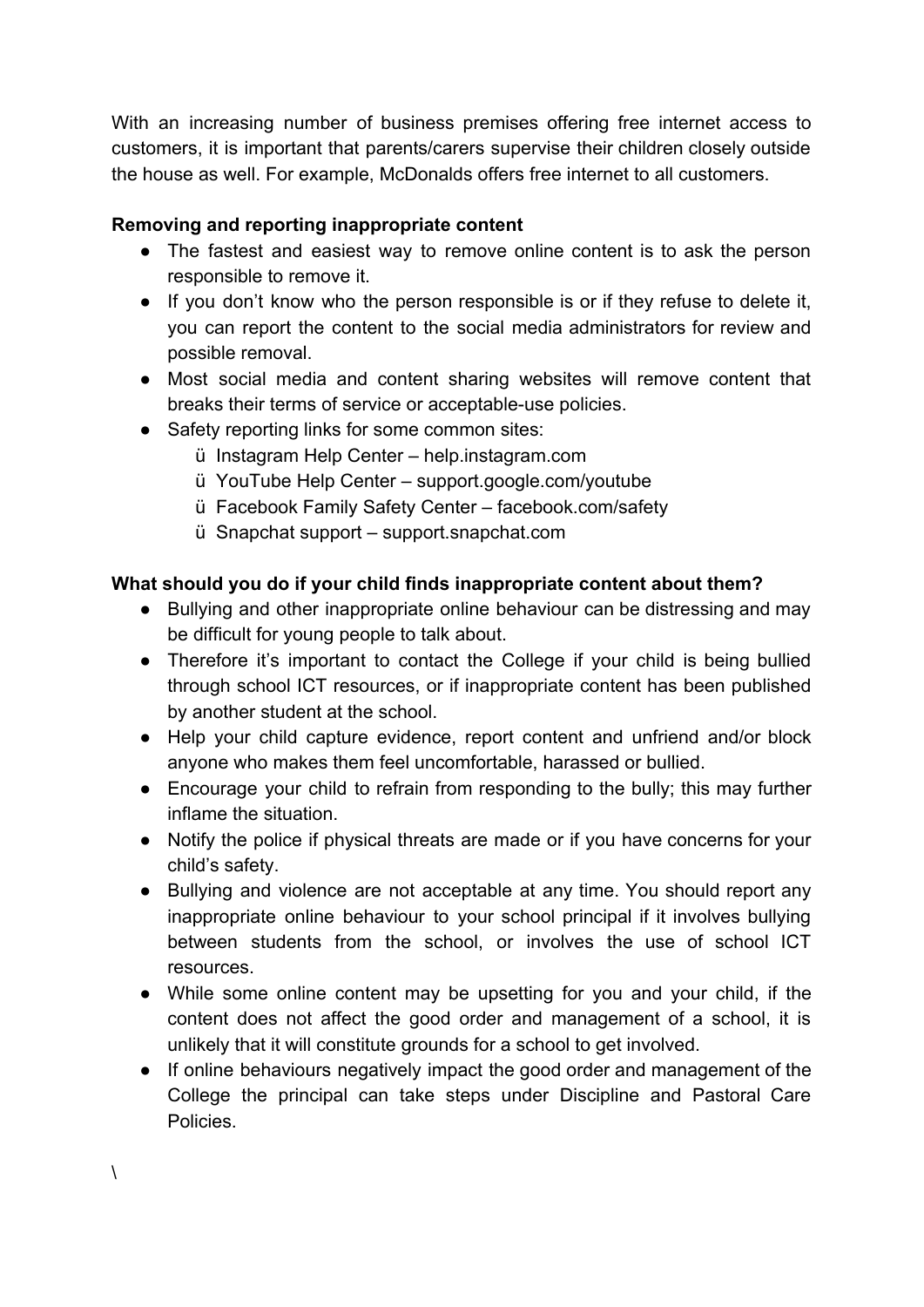### **How the College Manages Online Issues and Cyberbullying**

- The Diocesan and College's policies and procedures covers the provision of a safe and supportive learning environment, including the online learning environment.
- Behaviour management documents provide guidelines on acceptable online behaviour in school. They include the Partnership Agreement signed at the point of enrolment and the ICT Acceptable Use Agreement. Students also take part in the collaborative development of the Classroom Norms each year.
- If a student advises of a breach of the acceptable use of a social media platform (which will occur outside the use of the College network), the College may refer the matter to the Police Youth Liaison Officer for response and possible investigation. The College does not have the authority, resources or expertise to independently investigate social media posts but will support the Police as the lead agency with processes they put into place on a case by case basis.
- If a student is found to have impacted the good order and management of the College through her/his social media use, the principal may:
	- ü apply disciplinary action, such as detention, suspension, exclusion, or cancellations of enrolment
	- ü report the incident to the police
- Other approaches may include:
	- ü assisting the students responsible to develop more appropriate social skills
	- ü implementing a Behaviour Plan for individual students
	- ü teaching anti-conflict and anti bullying strategies implementing resilience and anti-bullying programs and holding proactive sessions run by community experts such as the Police Youth Liaison Officer.
	- ü conducting mediation sessions addressing bullying and cyberbullying in the curriculum.
- Generally, for privacy reasons, the College cannot provide personal details of other students involved in an incident or details of any actions being taken towards them. However, the College can generally advise whether a complaint has been investigated and substantiated, and whether disciplinary consequences have been given.

### **When Is It a Police Matter?**

- If parents/carers you have concerns for a child's safety, they should report the incident to the local police.
- Serious instances of cyberbullying and inappropriate online behaviour may constitute a criminal offence and become a police matter. For example, online content may substantiate the offence of 'using a carriage service to menace, harass or cause offence' (Criminal Code Act 1995 (Cth) s. 474.17).